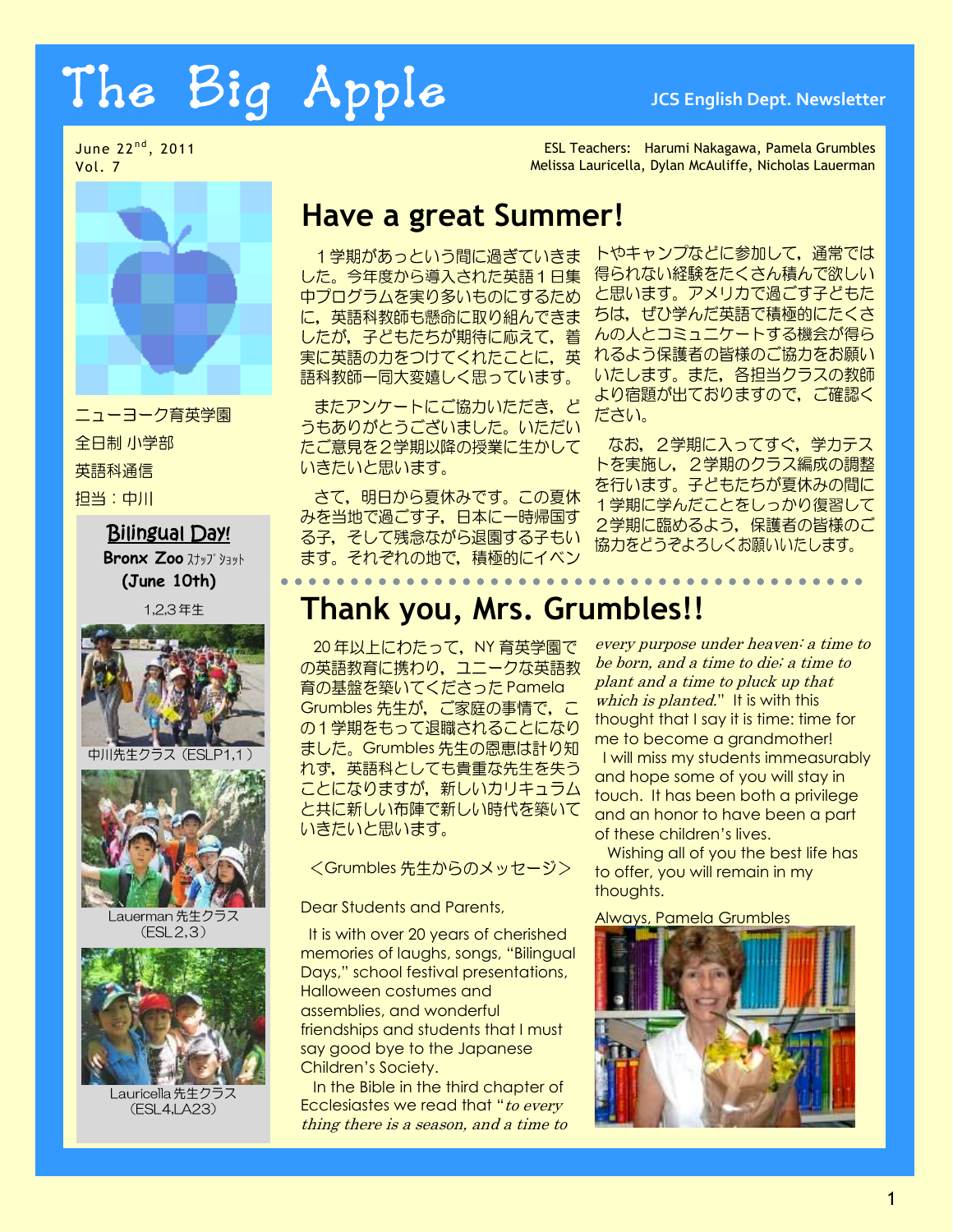# The Big Apple

#### 4.5.6年生



McAuliffe先生クラス  $(ESL2, 3, 4)$ 



Grumbles 先生クラス (ESL5, LA456)

(写真回覧のお願い) 1学期の英語の授業で撮った写真 を回覧いたします。2学期開始後 3週間以内で回覧を終了していた だけますようお願いいたします。 なお、回覧スピードを上げるため に、写真は一度全てをコピーして いただき次の方に回していただい た後、必要なものを取捨選択して ください。



456年生

## **Summer Homework**

各クラスから夏休みの英語の宿題が出て います。別紙をご覧いただくと共に、詳細 はそれぞれ担当教師からレターが配布され ていますので、あわせてご覧ください。

また、各クラス共通の宿題として、今年 も英語科の教師に英語で手紙を書いて送っ てくれるよう促しています。(クラスによ ってはオプショナル)

ご協力よろしくお願いいたします。

# **Progress Report**

通知表「若木」が終業日に配付されてい ます。英語の成績の成績基準は以下のとお りです。

大きく英語能力に関する評価と、学習態 度に関する評価に分かれており、それぞれ 担当英語教師からの短いコメントが付記さ れています。

英語能力の評価項目は、大きく語彙・文 法, 聞く・話す・読む・書くの6つに分か れており、クラスのレベルに応じて到達レ ベルが設定され評価されています。

- 評価は以下の3段階です。
- E : Exceeds expectations (大変よい) (よい)
- S: Satisfactory
- (頑張ろう) NI: Needs Improvement

評価がEであれば、期待値を超えた成果 が見られたということで、NIと表記があ れば、今後の向上が期待されていることに なります。

他教科の評価同様,相対評価ではなく, 絶対評価です。それぞれのクラスの到達レ

アフタースクール リんごラーニングセンター

2学期新規受講生募集中

アフタースクール語学部門 (ESL) および りんごラーニングセンターでは、2学期から の新規受講生を募集しています。 詳しくは別紙ニュースレターあるいはHP をご覧ください。

### 夏休みの宿題について

<英語科教師の住所> Mrs. Pamela Grumbles 45 Maple Street, Allendale, NJ 07401

Ms. Melissa Lauricella 52 Karens Lane, Englewood Cliffs, NJ 07632

Mr. Dylan McAuliffe 1795 Riverside Drive, Apt.3C New York, NY 10034

Mr. Nicholas Lauerman 49 Magnoria street, Bergenfield, NJ 07621

Ms. Harumi Nakagawa 683 Cornwall Avenue, Teaneck, NJ 07666

## 成績表について

ベルに対して、子どもたちがどれだけ頑張 ったか、成長したかを評価しています。つ まり、到達レベルはクラスに応じて変わり ますので, 例えば ESL1 の E の評価と ESL2 のEの評価は質が違うことになりま す。クラスのレベルは、コメントの欄に担 当教師名と共に表示しています。

この成績表が、子どもたちの学習意欲を 増進させるものでありたいと考えておりま す。ご質問等ございましたら、中川あるい は教頭までお願いいたします。

それでは、今後とも保護者の皆様のご協 カ・ご理解のほどどうぞよろしくお願いい たします。

※英語科成績表は2学期に返却する必要はあ りません。



2011年度第1回英語検定2次試験 2011年7月10日 (日) 会場: Holiday Inn Hasbrouck Heights

2011年度第2回英語検定 申込み開始8月15日 (月) から 申込み期間: 8月15日~9月12日 (月) [一次試験]: 2011年10月15日 (土) [二次試験]: 2011年11月13日 (日)